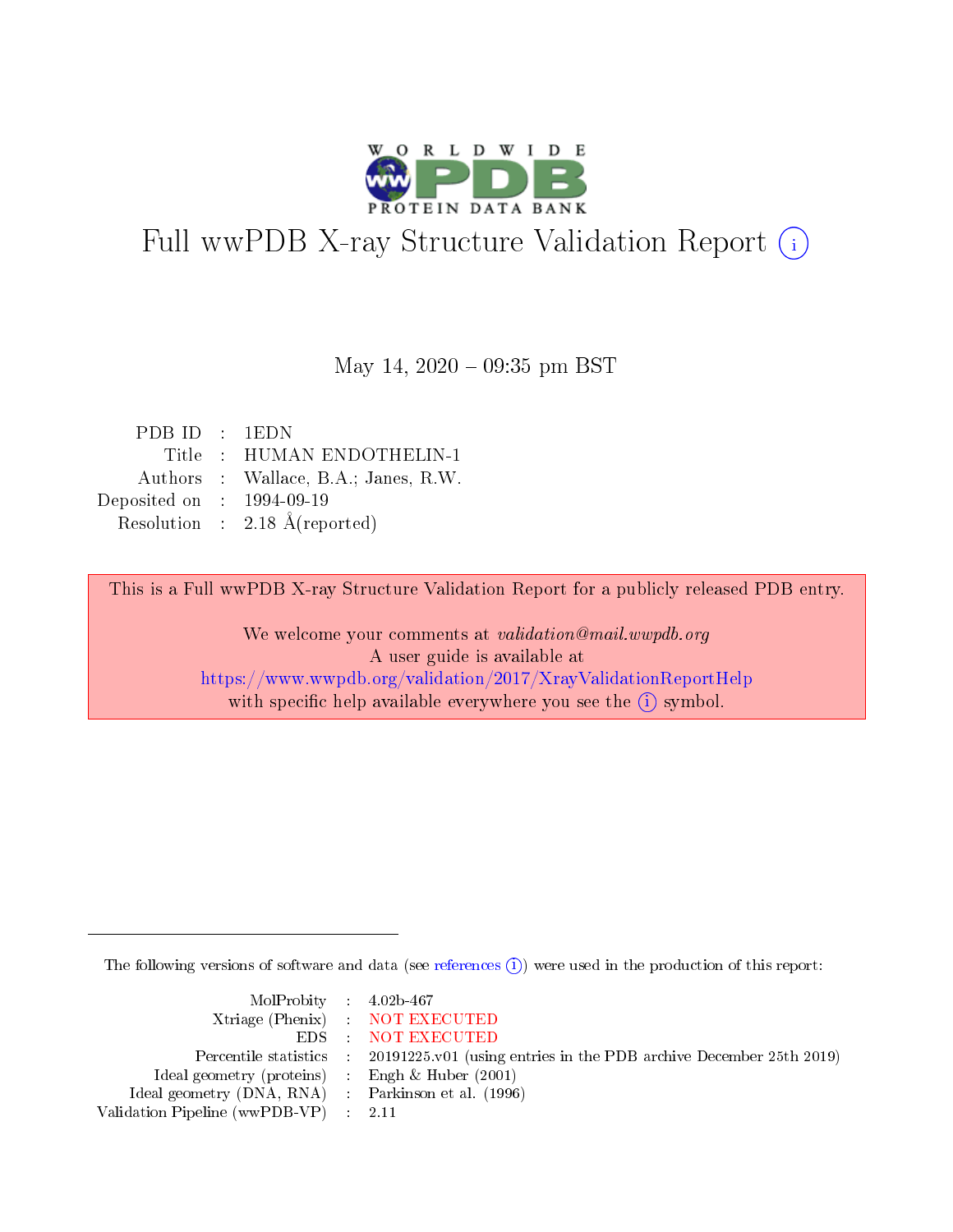# 1 [O](https://www.wwpdb.org/validation/2017/XrayValidationReportHelp#overall_quality)verall quality at a glance  $(i)$

The following experimental techniques were used to determine the structure: X-RAY DIFFRACTION

The reported resolution of this entry is 2.18 Å.

Percentile scores (ranging between 0-100) for global validation metrics of the entry are shown in the following graphic. The table shows the number of entries on which the scores are based.



| Metric                | Whole archive       | Similar resolution                                 |  |  |
|-----------------------|---------------------|----------------------------------------------------|--|--|
|                       | (# $\rm{Entries}$ ) | $(\text{\#Entries, resolution range}(\text{\AA}))$ |  |  |
| Clashscore            | 141614              | $7689(2.20-2.16)$                                  |  |  |
| Ramachandran outliers | 138981              | $7564(2.20-2.16)$                                  |  |  |
| Sidechain outliers    | 138945              | $7564(2.20-2.16)$                                  |  |  |

The table below summarises the geometric issues observed across the polymeric chains and their fit to the electron density. The red, orange, yellow and green segments on the lower bar indicate the fraction of residues that contain outliers for  $\geq=3$ , 2, 1 and 0 types of geometric quality criteria respectively. A grey segment represents the fraction of residues that are not modelled. The numeric value for each fraction is indicated below the corresponding segment, with a dot representing fractions  $\epsilon = 5\%$ 

Note EDS was not executed.

| <b>NIOI</b> | o i n<br>паш | Length | Quality of chain |     |     |     |
|-------------|--------------|--------|------------------|-----|-----|-----|
|             | . .          | - -    | 14%              | 38% | 29% | 19% |

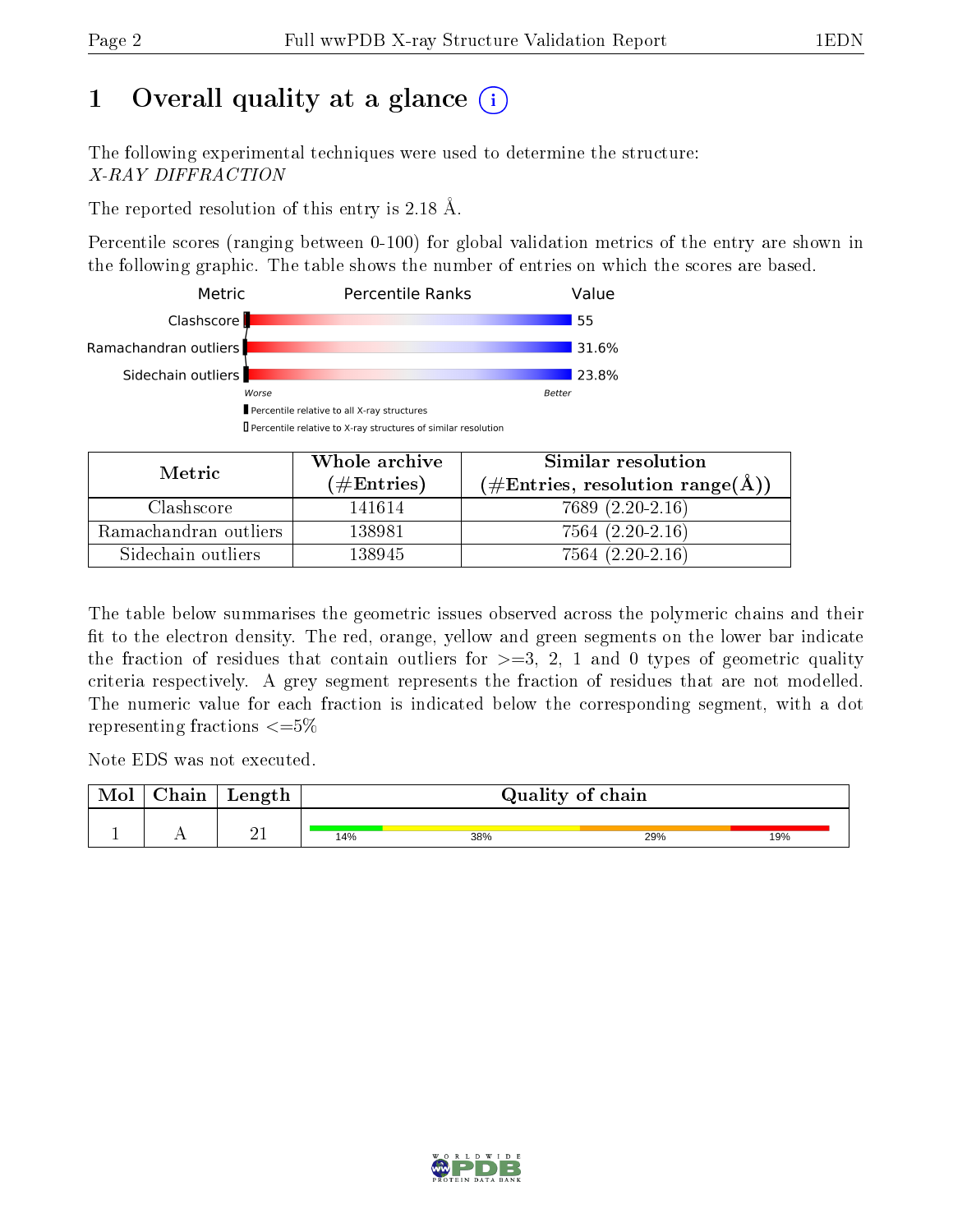# 2 Entry composition  $(i)$

There is only 1 type of molecule in this entry. The entry contains 171 atoms, of which 0 are hydrogens and 0 are deuteriums.

In the tables below, the ZeroOcc column contains the number of atoms modelled with zero occupancy, the AltConf column contains the number of residues with at least one atom in alternate conformation and the Trace column contains the number of residues modelled with at most 2 atoms.

Molecule 1 is a protein called ENDOTHELIN-1.

| Mol | Chain   Residues | $\rm{Atoms}$ |         |    | $\rm ZeroOcc$   AltConf   Trace |  |  |  |
|-----|------------------|--------------|---------|----|---------------------------------|--|--|--|
|     | ി 1<br>41        | $\rm Total$  | $109\,$ | 25 | - 32                            |  |  |  |

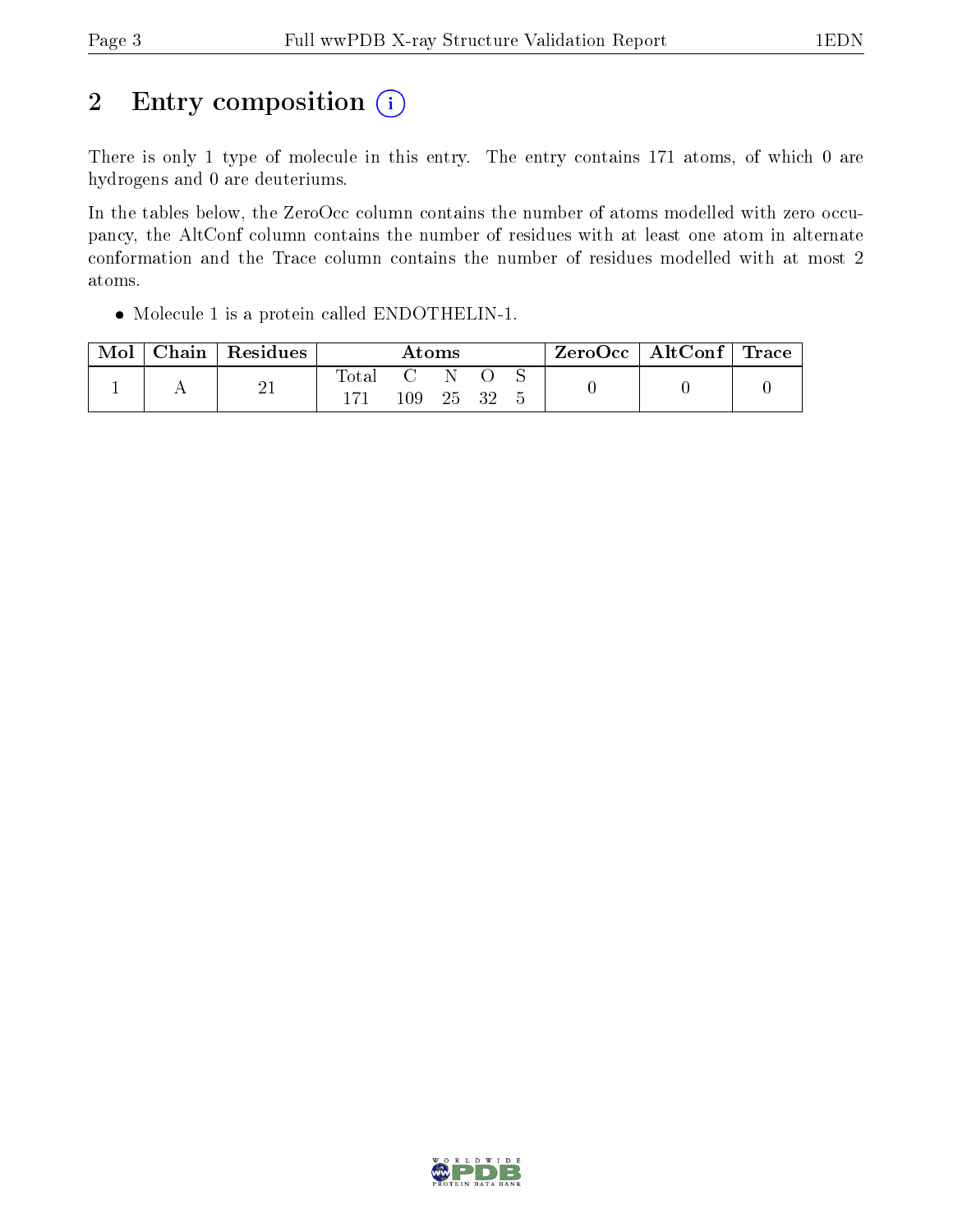## 3 Residue-property plots (i)

These plots are drawn for all protein, RNA and DNA chains in the entry. The first graphic for a chain summarises the proportions of the various outlier classes displayed in the second graphic. The second graphic shows the sequence view annotated by issues in geometry. Residues are colorcoded according to the number of geometric quality criteria for which they contain at least one outlier: green  $= 0$ , yellow  $= 1$ , orange  $= 2$  and red  $= 3$  or more. Stretches of 2 or more consecutive residues without any outlier are shown as a green connector. Residues present in the sample, but not in the model, are shown in grey.

Note EDS was not executed.

• Molecule 1: ENDOTHELIN-1



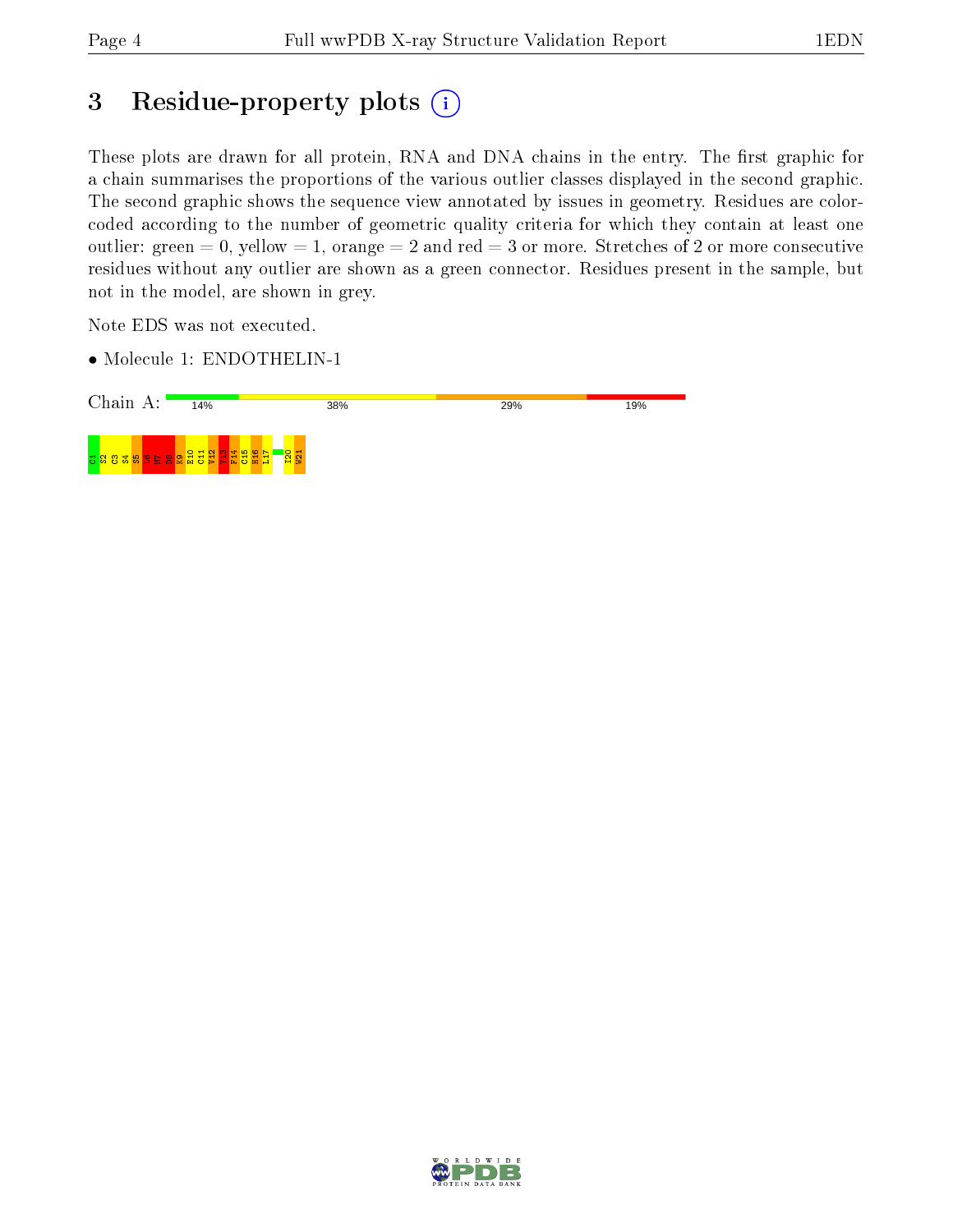## 4 Data and refinement statistics  $(i)$

Xtriage (Phenix) and EDS were not executed - this section is therefore incomplete.

| Property                               | Value                                              | Source    |
|----------------------------------------|----------------------------------------------------|-----------|
| Space group                            | P 61 2 2                                           | Depositor |
| Cell constants                         | $33.35\mathrm{\AA}$<br>33.35Å<br>59.28Å            | Depositor |
| a, b, c, $\alpha$ , $\beta$ , $\gamma$ | $90.00^\circ$<br>$90.00^\circ$<br>$120.00^{\circ}$ |           |
| Resolution $(A)$                       | - 2.18<br>8.00                                     | Depositor |
| % Data completeness                    | $75.0 (8.00-2.18)$                                 | Depositor |
| (in resolution range)                  |                                                    |           |
| $R_{merge}$                            | 0.11                                               | Depositor |
| $\mathrm{R}_{sym}$                     | (Not available)                                    | Depositor |
| Refinement program                     | $X$ -PLOR 3.1                                      | Depositor |
| $R, R_{free}$                          | (Not available)<br>0.199                           | Depositor |
| Estimated twinning fraction            | No twinning to report.                             | Xtriage   |
| Total number of atoms                  | 171                                                | wwPDB-VP  |
| Average B, all atoms $(A^2)$           | 39.0                                               | wwPDB-VP  |

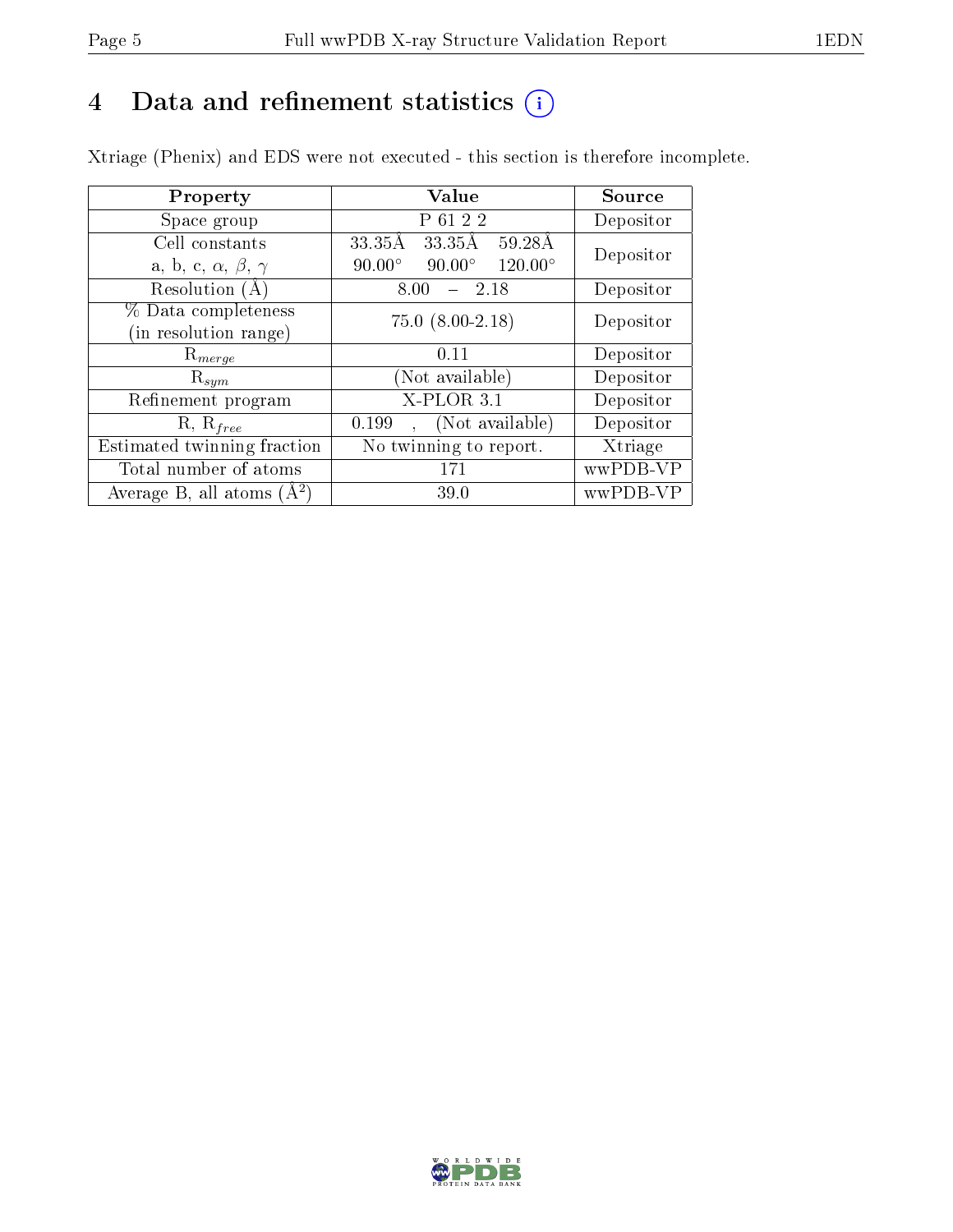# 5 Model quality  $(i)$

## 5.1 Standard geometry (i)

The Z score for a bond length (or angle) is the number of standard deviations the observed value is removed from the expected value. A bond length (or angle) with  $|Z| > 5$  is considered an outlier worth inspection. RMSZ is the root-mean-square of all Z scores of the bond lengths (or angles).

| Mol | Chain |      | Bond lengths | Bond angles |                  |  |
|-----|-------|------|--------------|-------------|------------------|--|
|     |       | RMSZ | $\# Z  > 5$  | RMSZ        | # $ Z  > 5$      |  |
|     |       | 0.79 |              |             | $7/234$ $(3.0\%$ |  |

There are no bond length outliers.

All (7) bond angle outliers are listed below:

| Mol | Chain | Res            | Type       | Atoms      | Z       | Observed $(°)$ | $\text{Ideal}({}^o)$ |
|-----|-------|----------------|------------|------------|---------|----------------|----------------------|
|     | А     | 13             | TYR.       | $N$ -CA-C  | $-7.41$ | 90.99          | 111.00               |
|     | А     | 6              | LEU        | $CA-CB-CG$ | 7.23    | 131.94         | 115.30               |
|     | А     | $\overline{2}$ | <b>SER</b> | $N$ -CA-C  | $-5.90$ | 95.06          | 111.00               |
|     | А     | 7              | MET        | $N$ -CA-C  | 5.75    | 126.53         | 111.00               |
|     |       | 15             | <b>CYS</b> | $N$ -CA-C  | 5.47    | 125.78         | 111.00               |
|     |       | 12             | VAL        | $C-N-CA$   | 5.25    | 134.83         | 121.70               |
|     |       | 8              | A SP       | $N$ -CA-C  | 5.14    | 124.88         | 111.00               |

There are no chirality outliers.

There are no planarity outliers.

## $5.2$  Too-close contacts  $\overline{()}$

In the following table, the Non-H and H(model) columns list the number of non-hydrogen atoms and hydrogen atoms in the chain respectively. The H(added) column lists the number of hydrogen atoms added and optimized by MolProbity. The Clashes column lists the number of clashes within the asymmetric unit, whereas Symm-Clashes lists symmetry related clashes.

|  |  |  | $\mid$ Mol $\mid$ Chain $\mid$ Non-H $\mid$ H(model) $\mid$ H(added) $\mid$ Clashes $\mid$ Symm-Clashes |
|--|--|--|---------------------------------------------------------------------------------------------------------|
|  |  |  |                                                                                                         |
|  |  |  |                                                                                                         |

The all-atom clashscore is defined as the number of clashes found per 1000 atoms (including hydrogen atoms). The all-atom clashscore for this structure is 55.

All (18) close contacts within the same asymmetric unit are listed below, sorted by their clash

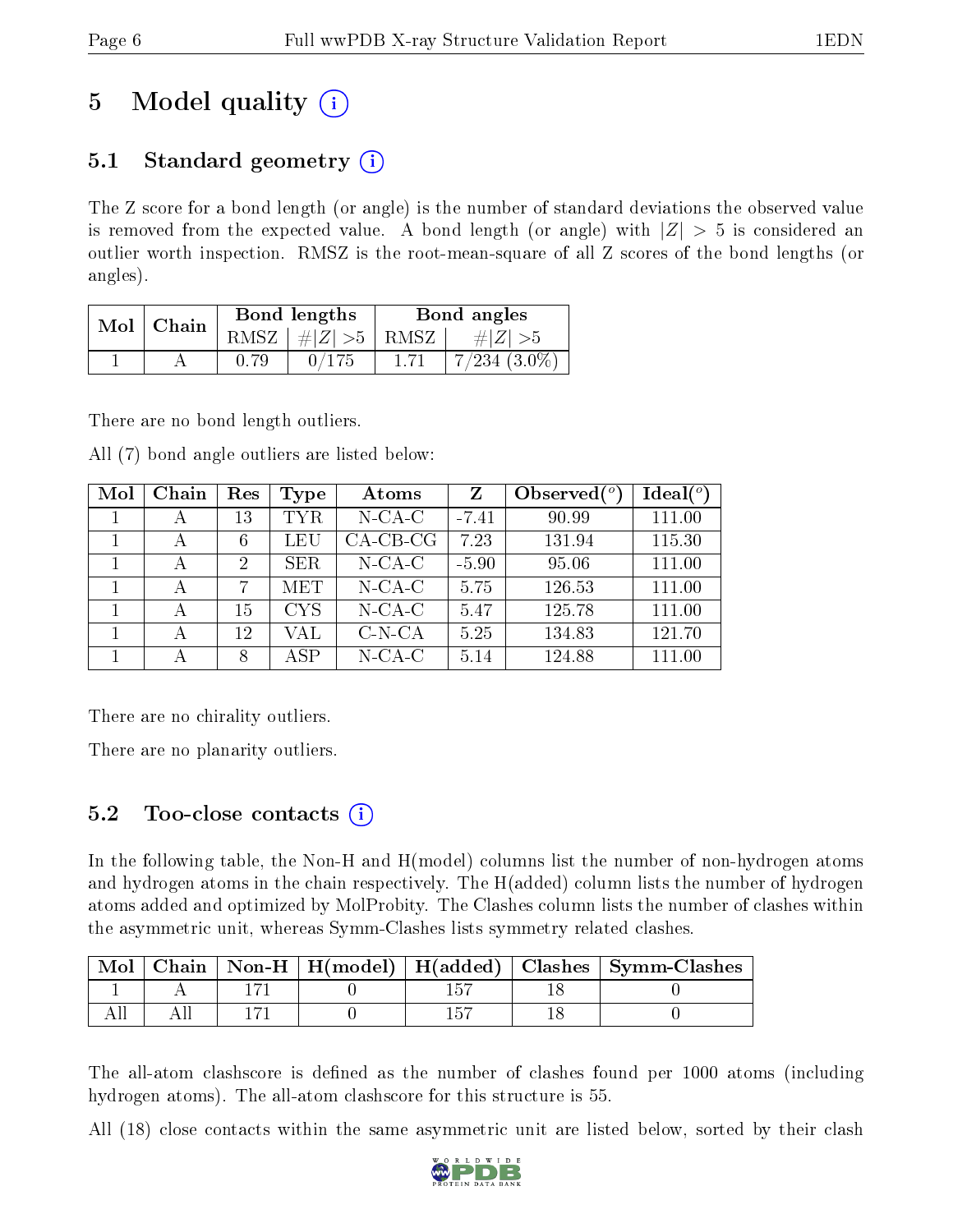| Atom-1                      | Atom-2             | Interatomic    | Clash         |
|-----------------------------|--------------------|----------------|---------------|
|                             |                    | distance $(A)$ | overlap $(A)$ |
| 1:A:21:TRP:H                | 1:A:21:TRP:HE3     | 1.35           | 0.75          |
| 1: A: 7: MET: HA            | 1: A: 11: CYS: HB3 | 1.69           | 0.73          |
| 1: A:21:TRP:HE3             | 1:A:21:TRP:N       | 1.89           | 0.70          |
| 1: A:12: VAL:HG22           | 1: A:16: HIS:H     | 1.59           | 0.67          |
| 1:A:21:TRP:CE3              | 1:A:21:TRP:N       | 2.66           | 0.64          |
| 1: A:5: SER: C              | 1: A:6: LEU: HD23  | 2.22           | 0.60          |
| 1: A:13:TYR:HB2             | 1: A:14:PHE:CE1    | 2.37           | 0.59          |
| $1:A:16:HIS:\overline{HE1}$ | 1:A:20:ILE:HG22    | 1.68           | 0.58          |
| 1: A:12: VAL: CG2           | 1: A:16: HIS:H     | 2.19           | 0.56          |
| 1: A:5: SER:O               | 1:A:6:LEU:HD23     | 2.07           | 0.54          |
| 1: A:12: VAL:O              | 1: A: 13: TYR: CD2 | 2.61           | 0.54          |
| 1: A:3:CYS:SG               | 1: A: 4: SER: N    | 2.85           | 0.50          |
| 1:A:14:PHE:O                | 1: A:17:LEU:HB2    | 2.14           | 0.48          |
| 1: A:12: VAL:HG22           | 1: A:16: HIS:N     | 2.28           | 0.46          |
| 1: A:9: LYS:O               | 1: A:9: LYS: HG2   | 2.16           | 0.45          |
| 1: A: 4: SER: OG            | 1:A:10:GLU:HB3     | 2.16           | 0.45          |
| 1: A:8: ASP:C               | 1:A:10:GLU:H       | 2.20           | 0.45          |
| 1: A:14:PHE:N               | 1:A:14:PHE:CD1     | 2.86           | 0.43          |

magnitude.

There are no symmetry-related clashes.

## 5.3 Torsion angles (i)

#### 5.3.1 Protein backbone  $(i)$

In the following table, the Percentiles column shows the percent Ramachandran outliers of the chain as a percentile score with respect to all X-ray entries followed by that with respect to entries of similar resolution.

The Analysed column shows the number of residues for which the backbone conformation was analysed, and the total number of residues.

|  | Mol Chain Analysed                        |  | Favoured   Allowed   Outliers   Percentiles |
|--|-------------------------------------------|--|---------------------------------------------|
|  | 19/21 (90%)   8 (42%)   5 (26%)   6 (32%) |  | $\boxed{0}$ $\boxed{0}$                     |

All (6) Ramachandran outliers are listed below:

| Mol | Chain              | Res | Type   |
|-----|--------------------|-----|--------|
|     |                    |     |        |
|     |                    |     |        |
|     | ~<br>$\sim$ $\sim$ |     | $\sim$ |

Continued on next page...

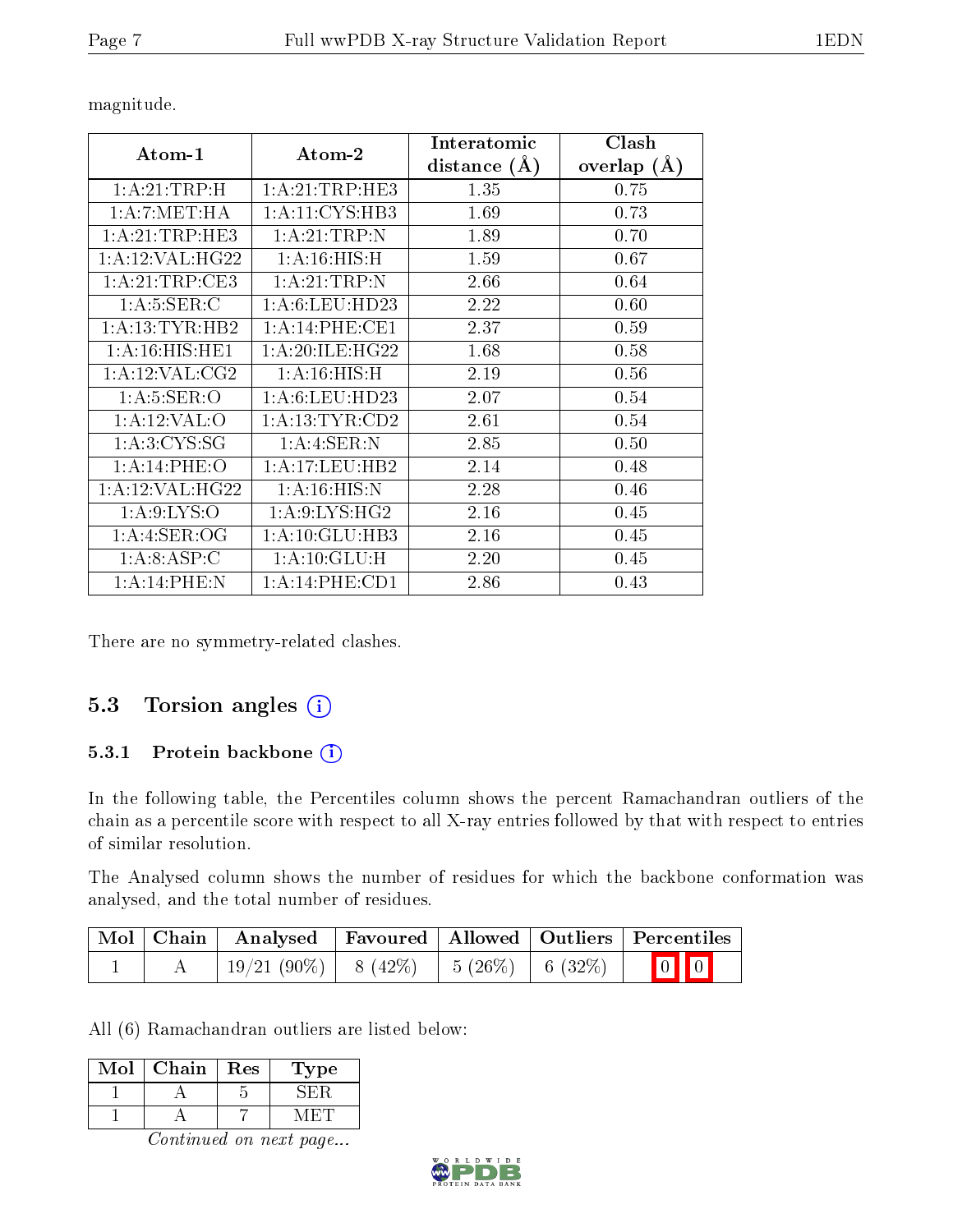Continued from previous page...

| Mol | Chain | Res | $_{\rm Type}$ |
|-----|-------|-----|---------------|
|     |       |     | ASP           |
|     |       | 13  | TYR.          |
|     |       |     | LYS           |
|     |       |     | LEU           |

#### 5.3.2 Protein sidechains  $(i)$

In the following table, the Percentiles column shows the percent sidechain outliers of the chain as a percentile score with respect to all X-ray entries followed by that with respect to entries of similar resolution.

The Analysed column shows the number of residues for which the sidechain conformation was analysed, and the total number of residues.

| Mol   Chain | Analysed   Rotameric   Outliers   Percentiles |                      |                         |
|-------------|-----------------------------------------------|----------------------|-------------------------|
|             | $\mid$ 21/21 (100%) $\mid$ 16 (76%)           | $\frac{1}{5}$ (24\%) | $\boxed{0}$ $\boxed{0}$ |

All (5) residues with a non-rotameric sidechain are listed below:

| Mol | Chain | Res | <b>Type</b> |
|-----|-------|-----|-------------|
|     |       |     | LEU         |
|     |       |     | <b>ASP</b>  |
|     |       | 14  | PHE         |
|     |       | 16  | <b>HIS</b>  |
|     |       | 21  | TRP         |

Some sidechains can be flipped to improve hydrogen bonding and reduce clashes. All (1) such sidechains are listed below:

| Mol | Chain | Res | vne |
|-----|-------|-----|-----|
|     |       |     |     |

#### 5.3.3 RNA (i)

There are no RNA molecules in this entry.

### 5.4 Non-standard residues in protein, DNA, RNA chains  $(i)$

There are no non-standard protein/DNA/RNA residues in this entry.

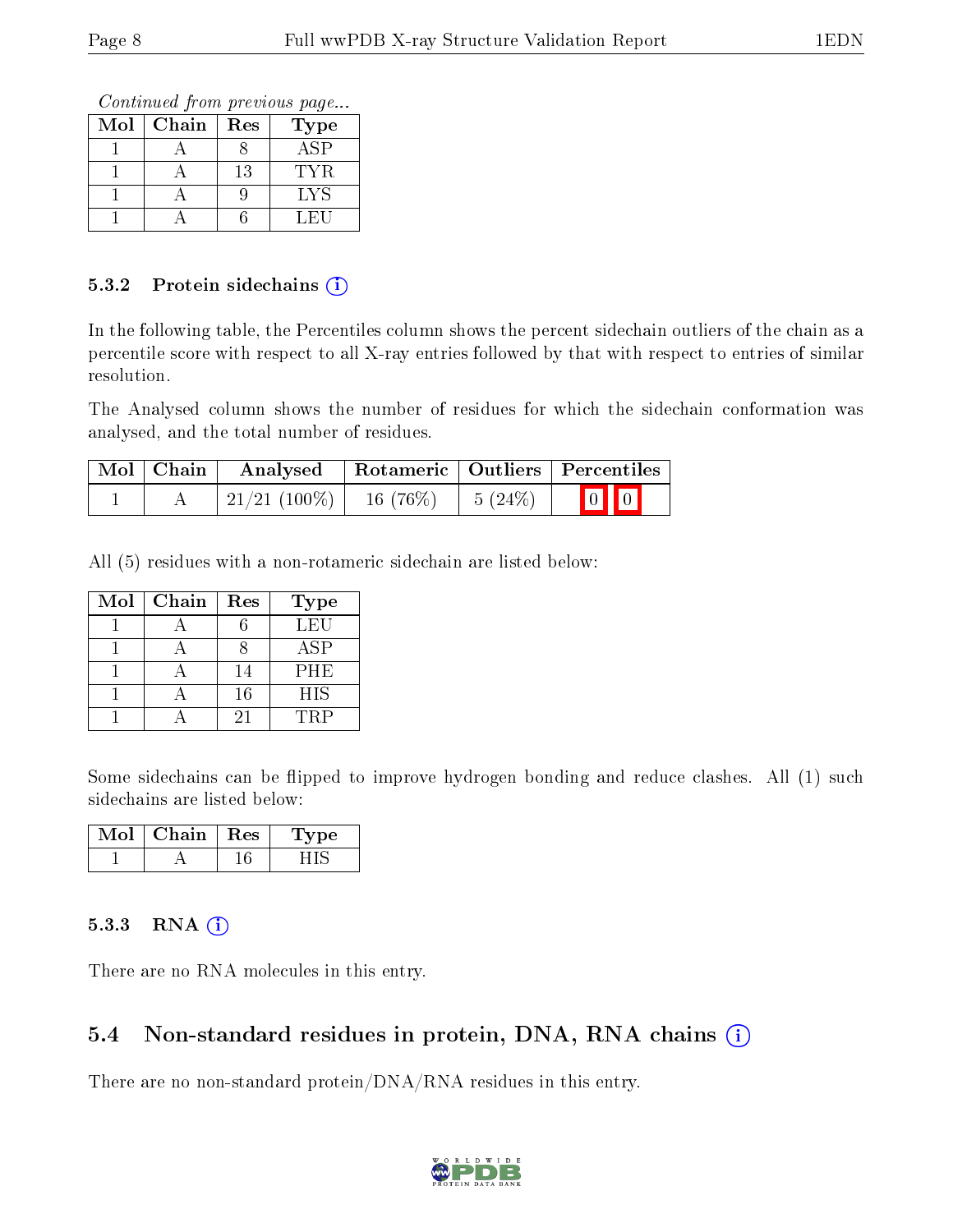#### 5.5 Carbohydrates  $(i)$

There are no carbohydrates in this entry.

## 5.6 Ligand geometry  $(i)$

There are no ligands in this entry.

## 5.7 [O](https://www.wwpdb.org/validation/2017/XrayValidationReportHelp#nonstandard_residues_and_ligands)ther polymers  $(i)$

There are no such residues in this entry.

### 5.8 Polymer linkage issues  $(i)$

There are no chain breaks in this entry.